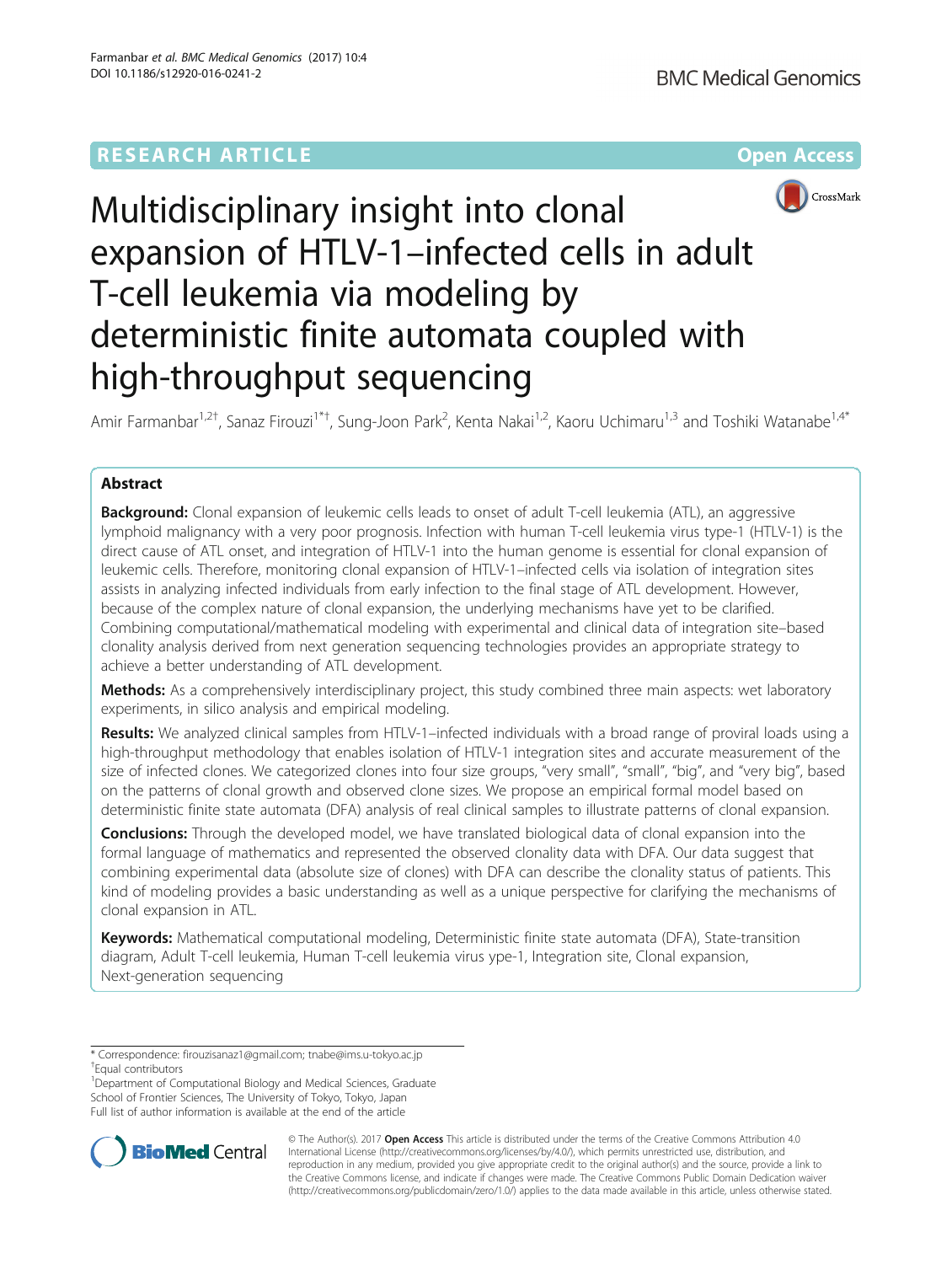# Background

Cancer is a complex disease of the genome that behaves as a clonal evolutionary process in populations of cells [\[1](#page-10-0)–[4](#page-10-0)]. Although cancer is a diverse and multifactorial disorder with differing origins and degrees of malignancy, clonal expansion and the presence of Darwinian or natural selection are generally accepted as common features [[4](#page-10-0), [5\]](#page-10-0). Since Nowell first proposed the clonal evolution theory of neoplasia in 1976 [\[1\]](#page-10-0), a broad range of studies have provided support for this model. In recent years, the use of next-generation sequencing (NGS) technologies for the investigation of tumor genomes has generated increasing evidence that most neoplasms grow as a clonally expanded cell population [\[3, 6](#page-10-0)–[8\]](#page-10-0). The vast amounts of invaluable data generated by NGS have surpassed analysis and interpretation capacity. However, the intricate nature of clonal expansion and evolution in cancer makes it difficult to convert the experimental and clinical data into medical practices [[9](#page-10-0), [10](#page-10-0)]. Experimental data alone are not generally sufficient enough to address the complex problem of cancer. Consequently, focus has shifted toward devising mathematical/computational models for simplification and extraction of fundamental meaning from the complex biological processes of cancer.

Adult T-cell leukemia (ATL) is a life-threatening malignancy that manifests with very poor prognosis [[11](#page-10-0), [12](#page-10-0)]. ATL develops through a multistep leukemogenic process, the nature of which remains elusive [\[13\]](#page-10-0). Among the different types of cancer, ATL is a remarkably unique neoplasm in that it is directly caused by infection with human T-cell leukemia virus type-1 (HTLV-1), which is mainly transmitted via breastfeeding [\[14\]](#page-10-0). HTLV-1 infection and integration of provirus into the host genome are intrinsic and inevitable early events for ATL development [\[15](#page-10-0)]. HTLV-1 mainly survives in vivo by persistent clonal proliferation of infected cells [[16](#page-10-0)]. Whereas the majority of HTLV-1–infected individuals remain asymptomatic carriers (ACs) throughout their lifetime, ~5% of them develop ATL after a long period of clinical latency [\[17\]](#page-10-0). Currently, there is no clear determinant to distinguish between individuals who will remain ACs and those who will develop ATL [\[18, 19](#page-10-0)]. Our Joint Study on Predisposing Factors of ATL Development (JSPFAD) group examined ATL risk factors and demonstrated that a proviral load (PVL; i.e., the percentage of infected peripheral blood mononuclear cells) of >4% is one of the risk factors for progression to ATL; however, PVL alone cannot predict development of the disease [\[19\]](#page-10-0). Similar to other types of cancer, clonal expansion of abnormal cells is a hallmark of ATL [\[20, 21](#page-10-0)]. Considering that the incidence of large clones increases with disease progression from the healthy AC state to the malignant states of smoldering (SM), chronic, or acute ATL [\[22](#page-10-0)–[24\]](#page-10-0), monitoring clonal expansion via an accurate method of detection is of great clinical importance [\[8, 23\]](#page-10-0).

Generally, mutation patterns of cells can be used to define clones and monitor clonal expansion in different types of cancer [[7\]](#page-10-0). ATL development has an advantage in that not only the mutation pattern but also the integration site of the provirus can be used to define clones and monitor clonal expansion [[8, 23\]](#page-10-0). Individual infected cells can be uniquely characterized based on their integration site because, typically, a single integration of HTLV-1 occurs per host cell [[25](#page-10-0)]. Detecting the clonality dynamics, including clonal status and alterations, requires an appropriate method for defining two main characteristics of clones, HTLV-1 integration site and clone size.

Research in this area would be greatly benefitted by an easier to understanding representation and description of how cancer develops in terms of clonal expansion, which is expected to be provided by appropriate models. A realistic model would provide a better understanding of cancer and would provide a comprehensive perspective on cancer processes by integrating clinical and biological data within a mathematical and computer science framework. As with other malignancies, suitable models for ATL would help to simplify the dynamics of cooperative and complex behaviors in cancer development [[26](#page-10-0), [27\]](#page-10-0). Quantitative NGS data have the potential for creating robust and reliable mathematical modeling approaches [\[28](#page-10-0)]. Increasingly complex mathematical models of cancerous growth (particularly of solid tumors) that are based primarily on mutation patterns have been developed [\[29](#page-10-0), [30](#page-11-0)]. The prominent role of mathematical modeling in the detailed quantitative description of diseases, and the contribution of mathematical modeling to solving biological problems have been eloquently discussed by Tanaka and Ono [[31\]](#page-11-0). Currently, there is a broad range of theoretical models available; however, empirical mathematical models are still limited [[30\]](#page-11-0).

Several mathematical modeling studies are available in the field of HTLV-1 research [[32](#page-11-0)–[38](#page-11-0)], although none of these studies have focused on modeling clonal expansion and its correlation with ATL development. The earliest mathematical model for HTLV-1 explored the correlation between the antiviral immune response, viral load and viral diversity [\[32](#page-11-0)]. Later Stilianakis et al. used a nonlinear differential equation and theoretical assump-tions to describe HTLV-1 infection of CD4<sup>+</sup> T-cells [\[34](#page-11-0)]. This model was further optimized to test different assumptions and/or alteration of the proposed differential equations [\[35](#page-11-0)–[38\]](#page-11-0). Therefore, there is an obvious lack of a data-driven mathematical model that describes the role of clonal expansion of HTLV-1–infected cells in ATL development. Mathematical models that are data-driven and hypothesis-free are considered to be the most applicable in many situations and have the lowest risk of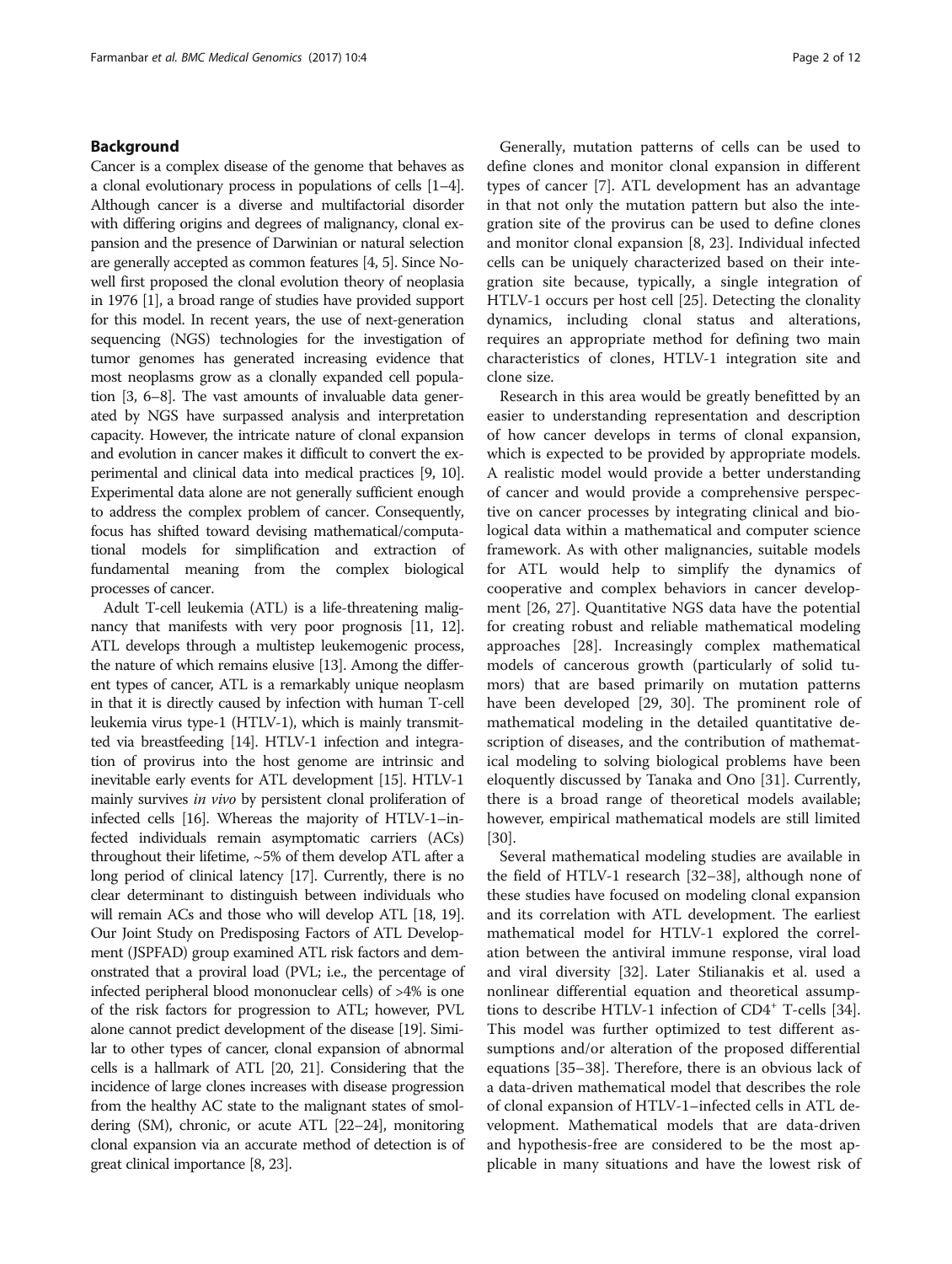<span id="page-2-0"></span>confirmation bias [\[31](#page-11-0)]. Moreover, there is currently no computational model available for ATL development. A model that not only reflects details of biological phenomena like mathematical models but also allows abstract visualization of the observed information like computational models would be most informative to biologists [\[39](#page-11-0)]. Establishing suitable expressive formalisms requires filling the gap between mathematics and computer science by using advantages of both approaches.

In this study, we used deterministic finite state automata (DFA), which are a concept in automata theory [\[40](#page-11-0)]. Automata are the main mathematical objects in computer science that are capable of applying sequential algorithms, formalism, to system description and specification [[41, 42\]](#page-11-0). DFA can abstractly display evolutionary processes and other phenomena with a sequential order of events [\[40](#page-11-0), [43\]](#page-11-0). DFA represent a framework to describe the behavior of clonal expansion as discrete-state systems. Our main goal was to illustrate clonality patterns and to design a conceptually clear framework based on real biological data on clonality obtained from individuals with different PVLs and progression states of ATL. We also categorized the observed clone sizes accurately based on our integration site–mediated clonality analysis approach. Moreover, we propose the first wellsuited empirical model for intuitive description of clonal expansion in ATL.

# **Methods**

#### Wet laboratory experiments

HTLV-1–infected individuals harbor complex populations of infected clones and uninfected cells [[8](#page-10-0), [23](#page-10-0)]. HTLV-1 integration sites and the number of infected cells in each clone (i.e., clone size) are two main characteristics of infected clones that we monitored. Each HTLV-1–infected cell naturally harbors only a single integration site [\[25](#page-10-0)]. Therefore, the number of detected unique integration sites reflects the number of infected clones. The most challenging aspect of our clonality analysis was measuring the number of infected cells in each clone. We used a molecular tagging system for this purpose. Tags acts as molecular barcodes which give DNA fragment unique signatures before PCR [[8](#page-10-0)]. Information on the frequency of observed tags from the NGS data was used to remove PCR duplicates and thereby estimate the original clonal abundance in the starting sample. Because of the random design of tags, they could theoretically provide  $~65,536$  variations, and thus can uniquely mark a large number of cells in each clone. This method has been comprehensively validated using control samples with known clone sizes and clinical samples [\[8](#page-10-0)].

In total, eighteen clinical samples were obtained from the JSPFAD biomaterials bank of HTLV-1 carriers [\[44, 45](#page-11-0)]. Samples Information is provided in Table 1. The clinical samples were collected with written informed consent as a collaborative project of JSPFAD. The project was approved by research ethics committee of the University of Tokyo. Information about the disease status of samples was obtained from the JSPFAD database in which HTLV-1–infected individuals were diagnosed based on the Shimoyama criteria [[46](#page-11-0)].

To prepare the samples for sequencing, 5 μg genomic DNA from peripheral blood mononuclear cells was isolated using a QIAGEN DNA Blood kit. PVLs were measured by real-time PCR using the ABI PRISM 7000 Sequence Detection System as described [\[19\]](#page-10-0).

We used a library preparation protocol specifically designed to isolate HTLV-1 integration sites. All information about the design and detailed protocols has been described [\[8](#page-10-0)]. In brief, the starting template DNA was fragmented by sonication. The resulting fragments represented a size range of 300 to 700 bp as indicated by an Agilent 2100 Bioanalyzer and DNA 7500 kit. Fragmented DNA underwent the library construction steps of end repair, A-tailing, adaptor ligation, size selection and nested PCR. The generated products contained all the specific sequences necessary for the Illumina HiSeq 2000/2500 platform (Additional file [1](#page-9-0): Figure S1).

| Sample          | Clinical<br>status | PVI<br>$(\%)$ | <b>DFA</b><br>machine | Final<br>state | Integration<br>sites |
|-----------------|--------------------|---------------|-----------------------|----------------|----------------------|
| F1              | AC                 | 7.57          | M1                    | q1             | 876                  |
| F <sub>2</sub>  | AC                 | 5.24          | M1                    | q1             | 802                  |
| F3              | AC                 | 7.16          | M1                    | q1             | 1473                 |
| F4              | <b>SM</b>          | 6.02          | M1                    | q1             | 1827                 |
| F <sub>5</sub>  | <b>SM</b>          | 31.15         | M4                    | q2             | 225                  |
| F6              | <b>SM</b>          | 23.56         | M <sub>2</sub>        | q2             | 398                  |
| F7              | <b>SM</b>          | 36.63         | M4                    | q2             | 570                  |
| F8              | <b>SM</b>          | 43.24         | M7                    | q3             | 417                  |
| F <sub>9</sub>  | Chronic            | 28.53         | M4                    | q2             | 260                  |
| F10             | Chronic            | 15.25         | M4                    | q2             | 1345                 |
| F11             | Chronic            | 100.70        | M3                    | q3             | 73                   |
| F12             | Chronic            | 83.81         | M3                    | q3             | 65                   |
| F13             | Acute              | 64.43         | M <sub>6</sub>        | q3             | 138                  |
| F14             | Acute              | 27.92         | M <sub>5</sub>        | q3             | 390                  |
| F <sub>15</sub> | Acute              | 51.90         | M3                    | q3             | 40                   |
| F16             | Acute              | 51.42         | M3                    | q3             | 19                   |
| F17             | AC                 | 1.24          | <b>ND</b>             | <b>ND</b>      | 233                  |
| F18             | AC                 | 3.52          | <b>ND</b>             | <b>ND</b>      | 739                  |

DFA deterministic finite state automata, PVL proviral load, AC asymptomatic carrier; SM smoldering, ND not determined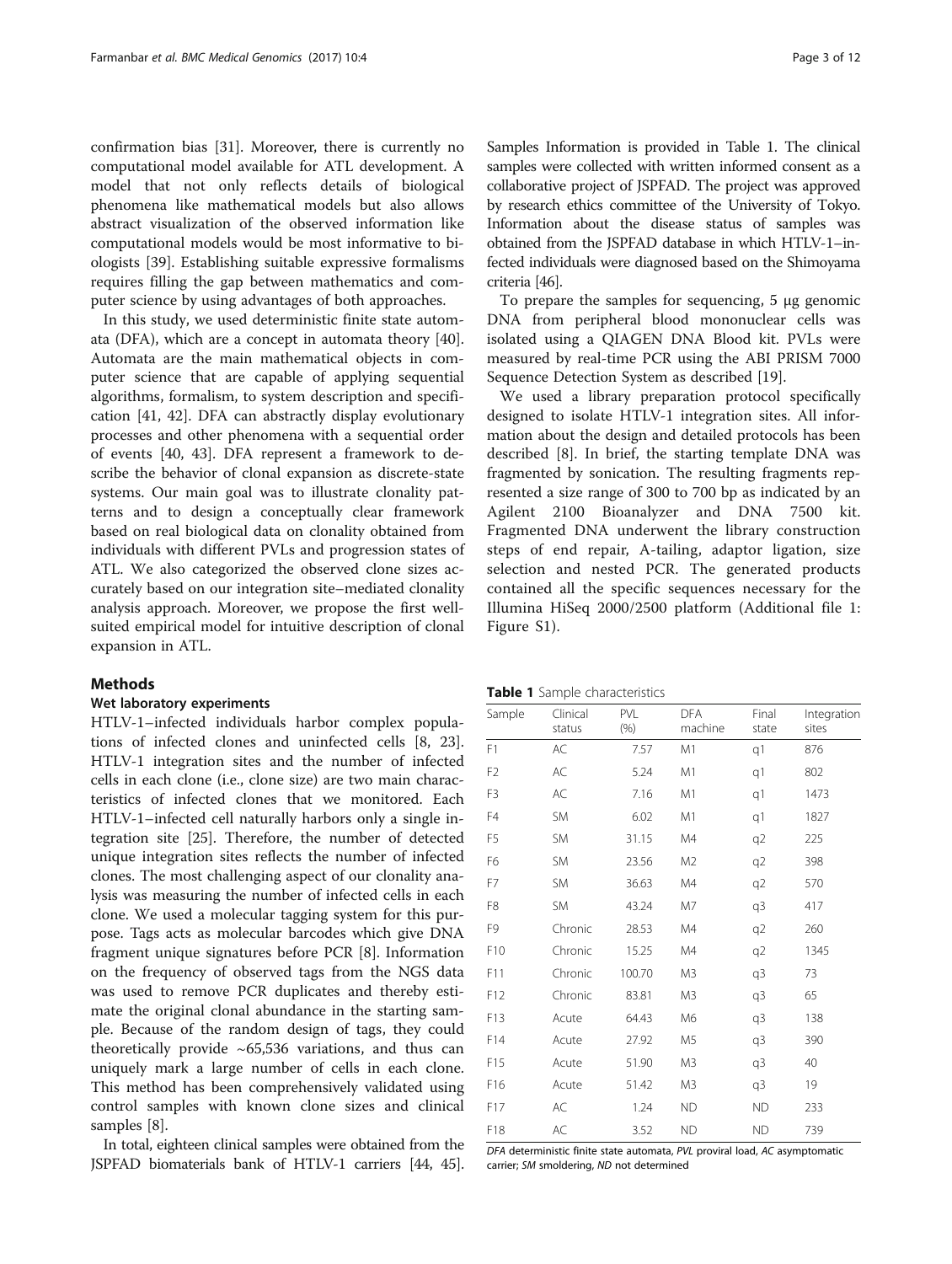# <span id="page-3-0"></span>In silico analysis

We analyzed the large amount of NGS data with a pipeline specifically designed for HTLV-1 integration sites and clone size measurement. We processed raw sequencing data according to the workflow that we previously reported [[8\]](#page-10-0). Briefly, raw data of Read-1 (100 bp forward), Read-3 (100 bp reverse), and Read-2 (8 bp index) were obtained from the Illumina HiSeq 2000/2500 platform. The quality of sequencing outputs was confirmed with the FastQC tool [[47\]](#page-11-0). In the case of Read-1, the first 5 bp were trimmed, and the next 5 bp were used to demultiplex indexed samples. The following 23 bp, which correspond to the long terminal repeat primer, were then removed. The next 27 bp were subjected to a BLAST search [[48\]](#page-11-0) against the long terminal repeat reference sequence. For the BLAST output reads, the remaining 40 bp were subjected to a BLAST search against an HTLV-1 reference sequence [[49](#page-11-0)]. Reads confirmed to be from HTLV-1 were removed, and the sequences and IDs for the remaining reads, which were considered to be human, were collected. Subsequently, reads from Read-3 with IDs corresponding to IDs from Read-1 were collected. The first 40 bp of Read-3 were trimmed to have the same length as Read-1 sequences. The paired sequences of Read-1 and Read-3 were mapped against the human genome (version 19) by Bowtie [\[50\]](#page-11-0). For each sample, two million mapped reads were used for subsequent analysis. The 5′-mapped positions were considered to be integration sites. The output format of isolated integration sites is chromosome:position (strand) (e.g.,  $chr7:9408533$  (-)). Subsequently, Read-2 information, which contained 8-bp randomly designed barcodes, was used to retrieve the clone size based on the tags. Finally, clone size was measured by computing the frequency of unique tags per each integration site.

# Expressing results via empirical modeling

Formal definition can precisely describe automata by alphabet and formation rules in mathematics. Parameters of DFA, such as the number of accept states and the number of transitions exiting from a state, can be clearly defined by the formal definition. In mathematical language, a DFA is a 5-tuple where the components are (Q, Σ, δ, q0, F). "Q" is a finite set of states. Σ is a non-empty finite set of symbols (inputs). Transition rules are denoted by a function called the transition function, δ: States × Alphabet  $\rightarrow$  States ( $\delta$ : Q ×  $\Sigma \rightarrow$  Q). "q0" is a start state, where  $q0 \in Q$ . "F" indicates final states that are a subset of states Q [[40](#page-11-0), [42](#page-11-0), [51](#page-11-0)].

# Results

# Analyzing clonality of clinical samples by highthroughput sequencing

Having access to the biomaterials bank of JSPFAD [[44](#page-11-0), [45\]](#page-11-0), we obtained 18 samples from HTLV-1–infected individuals with PVLs ranging from 1.24 to 100.7%. Detailed information on these samples is presented in Table [1.](#page-2-0) The results of our clonality analysis are presented in Fig. 1, and detailed information on the integration sites and clone sizes are provided in Additional File [1:](#page-9-0) Table S1. Samples F18, F17, F1, F2, F3 and F4 showed a uniform distribution pattern of clones with no large difference in clone size (polyclonal pattern). The size of the largest clone in each of these samples was 77, 112, 310, 357, 388 and 314 cells, respectively, and the PVLs

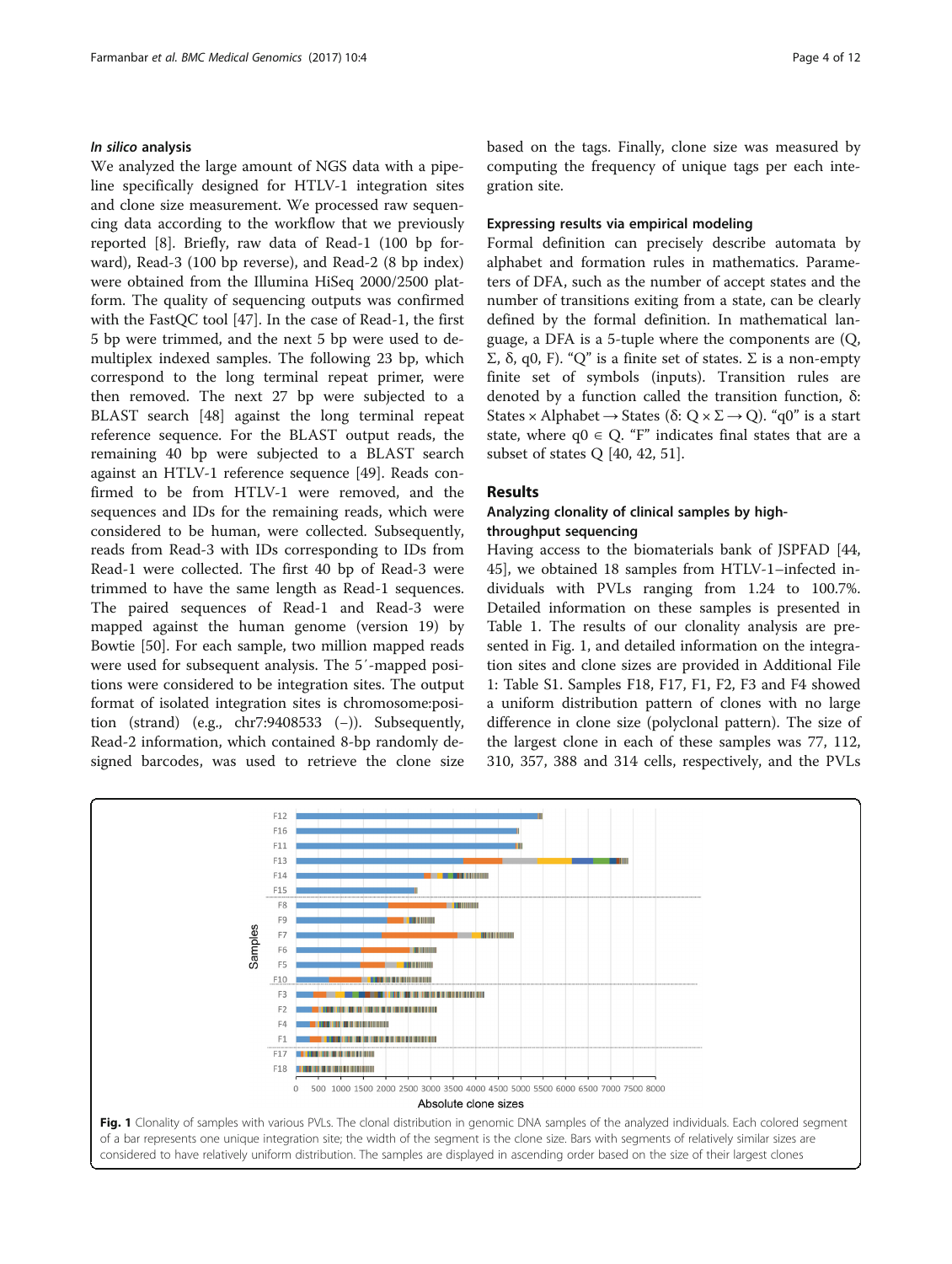were 3.52, 1.24, 7.57, 5.24, 7.16 and 6.02%, respectively (Fig. [1\)](#page-3-0). F18 and F17 had PVLs lower than 4% and very small clone sizes. Samples F5, F6, F7, F8, F9 and F10 had non-uniform sizes (oligoclonal pattern). The size of the largest clone in each of these samples was 1427, 1446, 1904, 2055, 2029 and 736 cells, respectively; the size of the second-largest clone was 552, 1088, 1690, 1293, 361 and 725 cells; and the PVLs were 31.15, 23.56, 36.63, 43.24, 28.53 and 15.25% (Fig. [1,](#page-3-0) Table [1](#page-2-0) and [2](#page-5-0)). Samples F11, F12, F13, F14, F15 and F16 harbored a dominant expanded clone (monoclonal pattern) with a high absolute number of infected cells. The largest clone size for each of these samples was 4883, 5377, 3721, 2848, 2634 and 4909 cells, respectively, and the PVLs were 100.7, 83.81, 64.43, 27.92, 51.9 and 51.42%, respectively (Fig. [1](#page-3-0), Table [1](#page-2-0) and [2\)](#page-5-0). The PVL for each sample is also shown in the same order in Additional file [1:](#page-9-0) Figure S2. The PVLs of the samples and the sizes of the largest clone had a correlation of  $\mathbb{R}^2$  = 0.785.

# Defining appropriate thresholds for the absolute clone size

Each clone contains infected cells with identical integration sites. Based on the distribution of clone sizes (absolute number of infected cells in each clone) determined for the AC and ATL samples, we defined three thresholds for categorizing the clones (Fig. [2\)](#page-6-0). In the simplest assessment, a cell with replication capacity N is theoretically capable of generating a colony of  $2^N$  cells [\[21](#page-10-0)]. The clone sizes were densely distributed in the lower end of the size range and sparsely distributed in the upper end of the size range. To illustrate the pattern of clone size distribution, we show the distribution of the top five largest clones in Additional file [1](#page-9-0): Figure S3. Based on the density distribution, we tested different thresholds and selected the thresholds  $(2^7, 2^9,$  and  $2^{11})$  that best categorized clones. Using these three thresholds, we divided the observed clones into four distinct size groups: very small (VS, 1–128 infected cells), small (S, 128–512 infected cells), big (B, 512–2048 infected cells) and very big (VB, >2048 infected cells). The size and category of the top five clones across all samples are provided in Table [2.](#page-5-0)

# Taking advantage of automata theory to describe clonality data

The DFA in this study can present the observed clones in an ordered string based on their sizes, which is then accepted as input and then provide a graphical output that describes the clonality dynamics. In DFA, states and transitions can be graphically represented by circles and arrows, respectively. We defined the four states q0, q1, q2 and q3 for the machines. To start the analysis, the NGS-derived, quantified clone-size data were sorted in ascending order. Then, based on the threshold criteria that we described above, the sorted data were allocated to the VS, S, B and VB groups (Table [2](#page-5-0)), which were represented by the symbols c1, c2, c3 and c4, respectively. Our DFA read the clone size data as a finite string of symbols as an input. The set of all inputs is denoted by  $\Sigma^*$  and can be any combination of c1, c2, c3, and c4. As an automaton sees an input, it decides whether to transition from one of a sequence of states (in our case denoted q0, q1, q2, q3, where qi  $\in$  Q,  $0 \le i \le 3$ ) to another. The transition function δ takes the current state and the recent symbol as its inputs. Fig. [3](#page-7-0) illustrates the DFA machines for clonality data obtained from HTLV-1–infected individuals. According to the clonality data obtained from the clinical samples (Fig. [1](#page-3-0) and Table [2](#page-5-0)), we designed seven DFA machines (M1–M7). To describe them informally, these machines are composed of different combinations of VS, S, B, and VB: [M1: VS, S], [M2: VS, B], [M3: VS, VB], [M4: VS, S, B], [M5: VS, S, VB], [M6: VS, S, B, VB], and [M7: VS, B, VB]. We represented these machines by state diagrams and transition tables in Fig. [3](#page-7-0). The clonality patterns of F1, F2, F3 and F4 are modeled by M1; the pattern of F6 is modeled by M2; the patterns of F11, F12 and F15 are modeled by M3; the patterns of F5, F7, F9 and F10 are modeled by M4; the pattern of F14 is modeled by M5; the pattern of F13 is modeled by M6; and the pattern of F8 is modeled M7 (Fig. [3\)](#page-7-0). Finally, to achieve a model describing all clonality data, we combined these seven machines and proposed our main machine (M) (Fig. [4\)](#page-8-0). State q1 means that the clonality pattern is polyclonal, and the patient status is either AC or SM with low PVL. In other words, q1 accepts any combination of c1 and c2 clone sizes. State q2 means that the clonality pattern is oligoclonal, and the patient status is either SM or chronic, indicating that q2 accepts any combination of c1, c2 and c3 clone sizes. State q3 means that the clonality pattern is monoclonal or largely expanded oligoclonal, and the patient status is either SM, chronic or acute. In other words, q3 accepts any combination of c1, c2, c3 and c4. Our final DFA (M; Fig. [4\)](#page-8-0) completely represents clonal expansion based on integration sites across all samples. DFA of AC and SM samples with low PVLs (F1, F2, F3 and F4) terminated in the final state of q1. DFA of SM and chronic samples (F6, F5, F7, F9 and F10) terminated in the final state of q2. DFA of SM, chronic and acute samples (F8, F11, F12, F13, F14, F15 and F16) terminated at q3.

### **Discussion**

Modern medicine has done much to eradicate and cure disease, but it has been less successful in some areas, such as cancer, which still remains one of the most common incurable diseases. Remarkable progress has been made recently in the genomics of cancer with the advent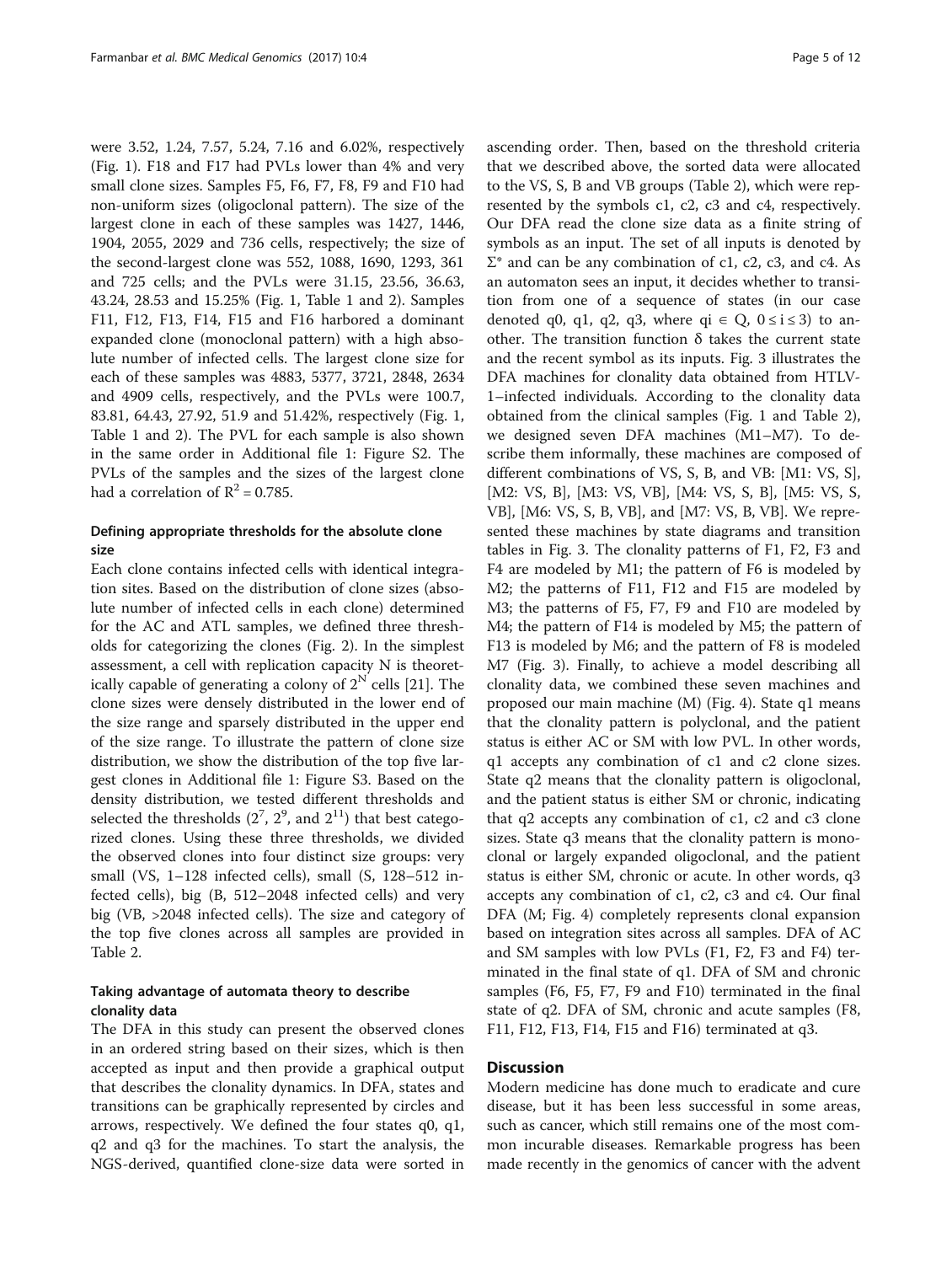<span id="page-5-0"></span>

|                                                     |                 |                                                              |                                             | $\leq$               |                       |                                    |
|-----------------------------------------------------|-----------------|--------------------------------------------------------------|---------------------------------------------|----------------------|-----------------------|------------------------------------|
|                                                     | $\frac{8}{10}$  |                                                              |                                             | 28                   | 27 VS                 |                                    |
|                                                     |                 |                                                              |                                             | $\frac{1}{2}$        | $\geq$                | VS 26 VS                           |
|                                                     |                 |                                                              |                                             | $\overline{4}$       | 42                    | 39                                 |
|                                                     |                 |                                                              |                                             | $\Im$                | $\Im$                 | $\heartsuit$                       |
|                                                     | $\frac{6}{16}$  |                                                              |                                             | $\infty$             |                       | $\sim$                             |
|                                                     |                 |                                                              |                                             | $\leq$               | $\leq$                | $\leq$                             |
|                                                     | F <sub>15</sub> |                                                              | S 13 VS 17 VS 54 VS 29 VS                   |                      | $\overline{a}$        |                                    |
|                                                     |                 |                                                              |                                             |                      |                       |                                    |
|                                                     | F14             |                                                              | 158                                         | 138                  | 121                   | $5$ $117$ $V5$ 3                   |
|                                                     |                 |                                                              |                                             | $\infty$             |                       |                                    |
|                                                     | F13             |                                                              |                                             | VS 774               | 769                   | VS 475                             |
|                                                     |                 |                                                              |                                             |                      |                       |                                    |
|                                                     | F <sub>12</sub> |                                                              |                                             | $\infty$             |                       |                                    |
|                                                     |                 |                                                              |                                             | $\leq$               |                       |                                    |
|                                                     | F <sub>1</sub>  | 4883 VB 5377 VB 3721 VB 2848 VB 2634 VB 4909 VB 112 VS 77 VS |                                             | 24                   | 70 VS 12 VS           |                                    |
|                                                     |                 |                                                              |                                             |                      |                       |                                    |
|                                                     |                 | 736 B                                                        |                                             | 131 S                |                       |                                    |
|                                                     |                 |                                                              |                                             |                      | $\frac{1}{2}$         |                                    |
|                                                     | £               |                                                              |                                             | 69 VS                | 8                     |                                    |
|                                                     |                 |                                                              |                                             |                      | $\leq$                |                                    |
| g Top-5 largest clones across all samples           | $\frac{8}{5}$   | 1904 B 2055 VB 2029 B                                        | 1690 B 1293 B 361 S 725 B 25 VS 14 VS 871 B | 47 VS                | $\frac{4}{6}$         | VS 20 VS 30 VS 52 VS 56 VS 11 VS 3 |
|                                                     |                 |                                                              |                                             |                      |                       |                                    |
|                                                     | F7              |                                                              |                                             | 317S                 | 205                   |                                    |
|                                                     |                 |                                                              | $\infty$                                    | S                    | S                     |                                    |
| Table 2 The clone size and category of clones among | FK              | 446                                                          | 1088                                        | 67                   |                       |                                    |
|                                                     |                 |                                                              |                                             |                      |                       |                                    |
|                                                     |                 | 1427 B                                                       |                                             | 263                  |                       | VS 35 VS 167 S 35 VS 60 VS 15      |
|                                                     |                 |                                                              |                                             |                      |                       |                                    |
|                                                     |                 | $388$ S $314$ S                                              | 252 S 147 S 287 S 118 VS 552                | VS 58 VS 206 S 50 VS | 43 VS 206 S 38 VS 161 |                                    |
|                                                     |                 |                                                              |                                             |                      |                       |                                    |
|                                                     |                 |                                                              |                                             |                      |                       |                                    |
|                                                     |                 |                                                              |                                             |                      |                       |                                    |
|                                                     |                 | 357                                                          |                                             |                      |                       |                                    |
|                                                     |                 |                                                              |                                             |                      |                       |                                    |
|                                                     |                 |                                                              |                                             | 65                   | 58                    | 55                                 |

|   | í                                    |                                                                |
|---|--------------------------------------|----------------------------------------------------------------|
|   |                                      |                                                                |
|   | i<br>١                               |                                                                |
|   | I                                    |                                                                |
|   | ;<br>;                               |                                                                |
|   |                                      |                                                                |
|   | ֖֖֖֦֧֢ׅ֚֚֚֚֚֚֚֬<br>ļ                 |                                                                |
|   |                                      |                                                                |
|   |                                      |                                                                |
|   | i                                    |                                                                |
|   |                                      | ֖֖֖֖ׅ֖֧֖֖֧֧֖֚֚֚֚֚֚֚֚֚֚֚֚֚֚֚֚֚֚֚֚֚֚֚֚֚֚֚֡֡֬֡֡֡֡֬֝֝֓֞֡֡֬֝֞֝֓֞֝֞֞ |
|   |                                      |                                                                |
| Ï | $\frac{1}{2}$                        |                                                                |
|   | į                                    |                                                                |
| I | İ<br>ĺ                               |                                                                |
|   |                                      |                                                                |
|   |                                      |                                                                |
|   | İ                                    |                                                                |
|   |                                      |                                                                |
|   | <b>C</b> CHO C                       |                                                                |
|   | $\frac{1}{2}$<br>i                   |                                                                |
|   | $\overline{ }$                       |                                                                |
|   |                                      |                                                                |
|   | こく こくこく<br>)                         |                                                                |
|   |                                      |                                                                |
|   | I                                    |                                                                |
|   | J                                    |                                                                |
|   |                                      |                                                                |
|   | in all anticipation<br>; ) ; ) ; ) : |                                                                |
|   |                                      |                                                                |
|   |                                      |                                                                |
|   | i                                    |                                                                |
|   | $\frac{1}{2}$                        |                                                                |
|   |                                      |                                                                |
|   | $\vdots$                             |                                                                |
|   |                                      |                                                                |
|   | l                                    |                                                                |
|   |                                      |                                                                |
|   |                                      |                                                                |
| ſ | I                                    |                                                                |
|   |                                      |                                                                |
|   |                                      |                                                                |
| ı | I<br>ï                               |                                                                |
|   |                                      |                                                                |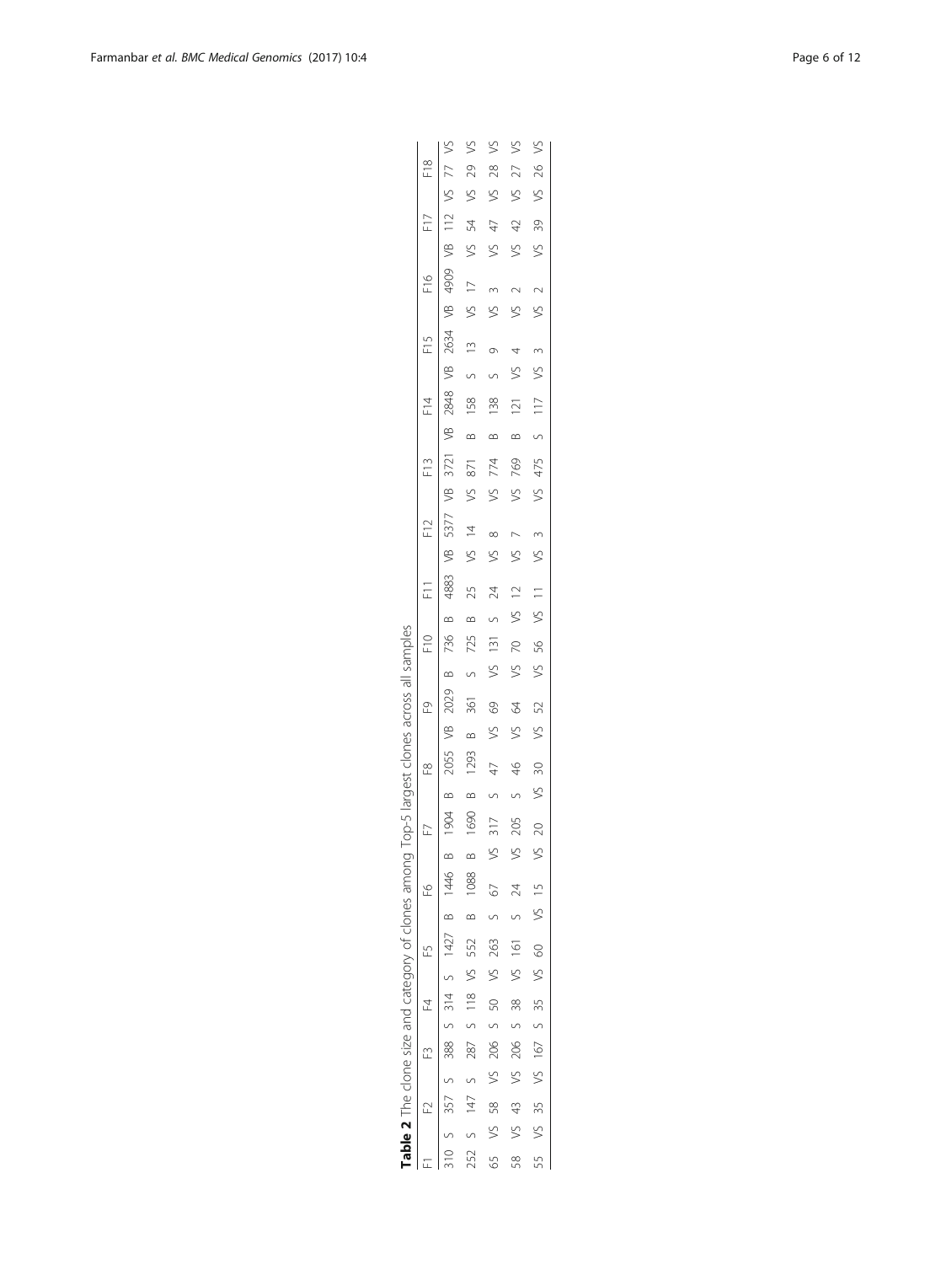<span id="page-6-0"></span>

of NGS technologies. However, this explosion in rapidly generated, massive sets of loosely structured raw data has challenged our abilities to quantitatively analyze and draw knowledge from this information [[52\]](#page-11-0). Formal modeling can address this problem by enabling appropriate simplification of real data and making sense of observed experimental data. Empirical modeling provides an accurate and complete picture of observed complex data, and it has many applications in the life science [\[53\]](#page-11-0). The merging of mathematics, computer science and biology in empirical models can reshape these fields by providing new ways of thinking about a problem. The virtue of mathematics in modeling is to confer clarity and precision to explanations, and to provide coherence and formalism to experimental observations [[54\]](#page-11-0). The quantitative and objective power of mathematics allows understanding of otherwise hidden aspects of biological phenomena [[28\]](#page-10-0). Computational models enable intuitive representation of the masses of biological data via their visualization capability, which in turn facilitates mechanistic understanding of disease [\[55\]](#page-11-0).

The most effective and appropriate type of mathematical/computational modeling varies for each biological question. A practical model that is properly formulated to explain and interpret experimental and clinical data obtained from analyzing clonal expansion in ATL is greatly needed. We need a model that can imitate the components of our biological system (the clonality patterns and clone sizes) and reflect its properties intuitively.

In the current study, we aimed to organize and intuitively express data from NGS on clonal expansion of HTLV-1–infected individuals using finite automata

theory. Finite automata theory can describe and analyze dynamic behaviors of systems, and it is capable of simply representing complicated processes [[43, 52](#page-11-0)]. Finite automata theory, which is a well-developed formal system, is used in processing various strings and sequences, especially in DNA sequence processing [\[51\]](#page-11-0). DFA are a subtype of finite automata theory and are simple computational structures that can formally illustrate the size order and combination of observed clones (clonality patterns). Our model translates the observed data into formal mathematical language by formulating a precise relationship between a set of clones in terms of their sizes and presenting this relationship in an easily understood state diagram.

Conventionally, clonality has been described as polyclonal, oligoclonal and monoclonal [\[56, 57\]](#page-11-0). However, these pattern descriptions are not quantifiable. For instance, it is known that the monoclonal expansion that results in large clones is an intrinsic feature of ATL development [[20\]](#page-10-0); however, absolute clone sizes to describe this phenomenon have not been determined. In recognition of this limitation, we categorized the observed clone sizes into defined groups by which we could intuitively assess the degree of clonal expansion. We defined four groups of clonality patterns and four groups of clone sizes. Thus we defined polyclonal as a pattern showing different combinations and large numbers of VS and/or S clones, oligoclonal as a pattern showing more than one B or VB clone in combination with large numbers of VS and/or S clones, and monoclonal as a pattern showing a single VB or B clone in combination with a background of VS and/or S clones. In this way, we could attribute a meaning to the observed clone sizes and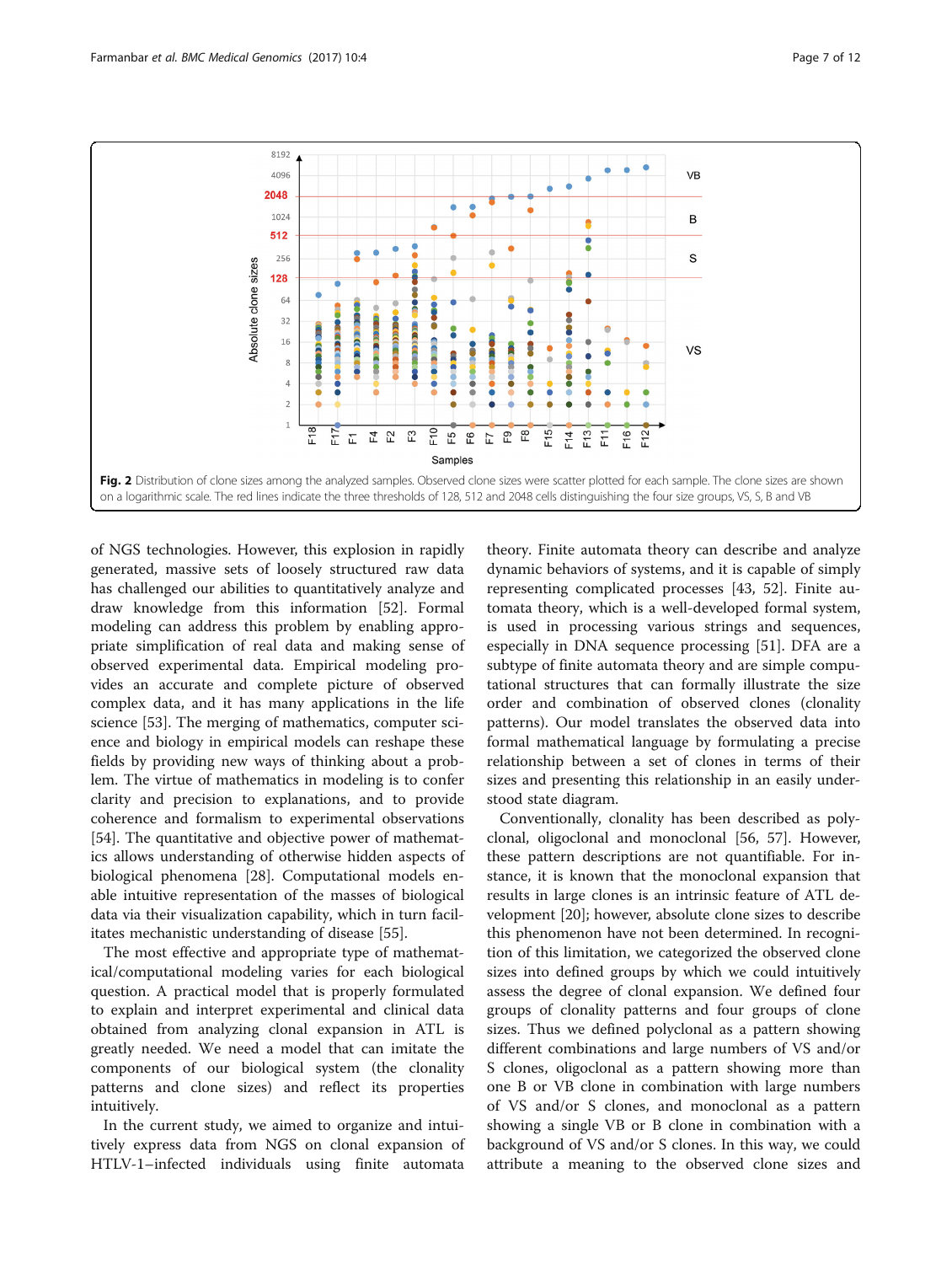assess their contribution to ATL progression. In other words, we quantified how large a clone must be to affect the clinical status of an infected individual.

Generally, it is known that competition between clones shapes their distribution [[3\]](#page-10-0), but we do not know how a clone wins this competition to undergo clonal expansion. Presumably, a clone needs to become large enough to gain a fitness advantage to out-compete other clones. Coexistence of large numbers of S and VS clones, as well as presence of limited numbers of B or VB clones together with large numbers of S or VS clones in each given sample was observed. Total number and type of isolated clones are provided in Table [1](#page-2-0), and Table [2](#page-5-0). Therefore, we suggest that small cell populations (VS

and S) do not have a selective advantage and can coexist with other clones. ACs and patients with SM ATL with low PVL harbored only VS and S clones, whereas all dominant clones in aggressive ATL (acute) were VB. The observed clone sizes were sorted in ascending order, and then thresholds of  $2^7$ ,  $2^9$  and  $2^{11}$  cells were applied. Hence, observed clone sizes were categorized into four distinct groups. Over the threshold of  $2^{11}$  cells, the largest clones in the samples that had monoclonal patterns were categorized within the same group. Within the threshold range of  $2^9$  to  $2^{11}$  cells, the two largest clones in the samples that had oligoclonal patterns were categorized in the same group. Within the threshold range of  $2<sup>7</sup>$  to  $2<sup>9</sup>$  cells, clones in the samples that had polyclonal



**Transition table** 

 $c<sub>1</sub>$ 

 $\alpha$ <sup>O</sup>

 $\mathbf{x}$ 

 $c<sub>1</sub>$ 

 $q<sub>0</sub>$ 

 $\alpha$ <sup>0</sup>

 $*q1$ 

q<sub>0</sub>

amples

F<sub>1</sub>

 $F<sub>2</sub>$ 

 $F3$ 

F4

F<sub>6</sub>

 $c2$ 

q1

 $q1$ 

 $c3$ 

 $q2$ 

<span id="page-7-0"></span>machine

 $M<sub>1</sub>$ 

 $M<sub>2</sub>$ 

State diagram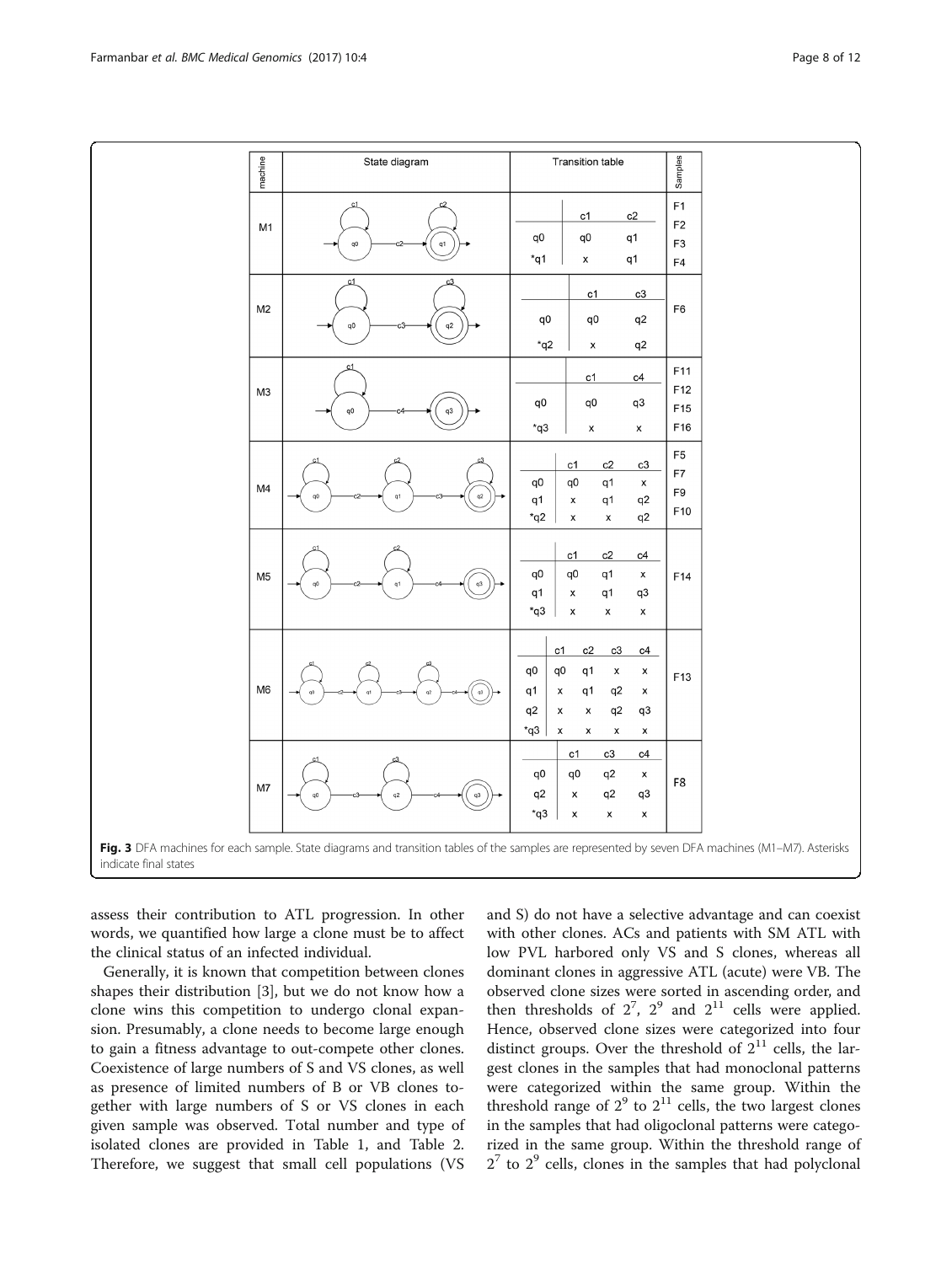<span id="page-8-0"></span>

patterns with PVLs > 4% were categorized in the same group. Below the threshold of  $2^7$  cells, the clones in the samples that had polyclonal patterns with PVLs < 4% were categorized in the same group. This quantified categorization of clone size not only is more intuitive for biological interpretation but also facilitates the transferal of clone size information into our model.

To convert the complex nature of data on clonal expansion into a manageable level of simplicity, borrowed the aid of mathematics and computer science. Our proposed DFA describe the clonality status of infected individuals as the output of final states q1, q2 and q3. Transitions are described by the function δ, which specifies exactly one next state for each possible combination of state and input symbol. The rows in the transition table indicate the states Q, the columns the input symbols, and the table entries the transition function δ. We indicated the accepting state with an asterisk in the figures.  $F = q1$ ,  $q2$ ,  $q3$  indicates the final states, which consist of a set of states Q.

The final state of q1 represents an early stage of clonal expansion in which clone sizes does not exceed the threshold of 512 infected cells. AC patients with PVL > 4% and the SM ATL patients with low PVL terminated in this state. The DFA of samples of clinically progressed patients with SM and chronic subtypes with maximum clone sizes of 2048 infected cells terminated at the final state of q2. The final state of q3 included samples of the

SM, chronic and acute subtypes with clone size > 2048. Acute samples, which represent the final stage of ATL progression, were observed only in q3. VB clones were observed only in the samples whose DFA terminated at q3. In the current study, c4 (VB clone) was observed only once in each analyzed sample. Since, presence of more than one VB clone is theoretically possible, we put a loop on the q3 final state of our final DFA machine. In the case of observing such a sample, the clonality will be defined as a largely expanded oligoclonal pattern with q3 final state.

We conducted a cross-sectional analysis of HTLV-1– infected individuals with a broad range of PVLs, representing different progression states of disease. Although analyzing the same individuals over time is of great importance, obtaining these kinds of samples is difficult and needs to be addressed in future studies. However, having access to the JSPFAD biomaterials bank allowed us to obtain two longitudinal (2 years apart) samples from the same individual (F12 and F16). By analyzing these samples, we could directly examine the hypotheses that samples with a higher final state have a higher chance of disease progression. At the first time point (F12) the patient was diagnosed with chronic ATL and had a PVL of 83.81% and major clone size of 5377. At the second time point (F16), the patient had progressed to the acute stage and had a PVL of 51.42% and clone size of 4909. The PVL and size of the major clone at the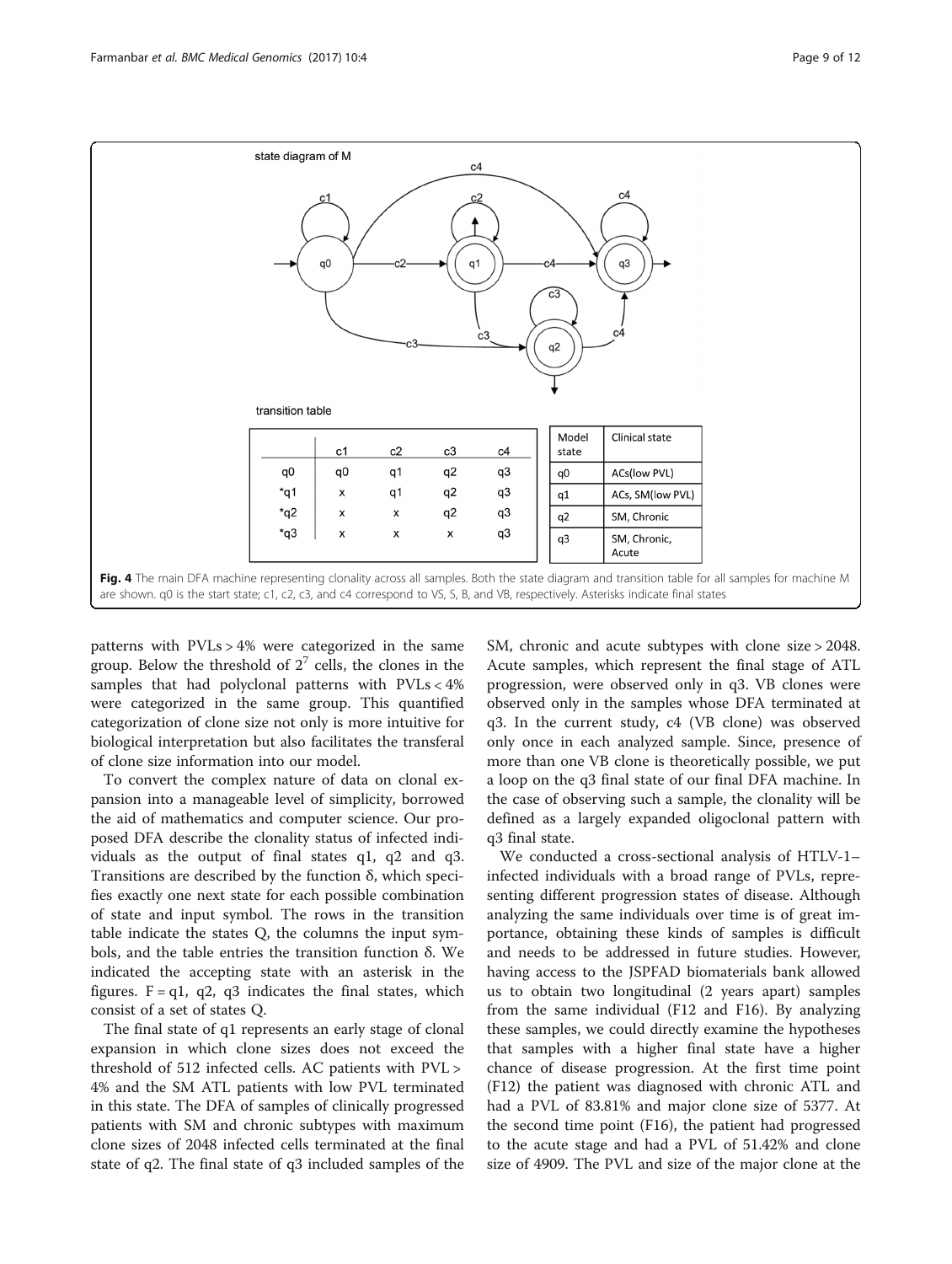<span id="page-9-0"></span>second time point were presumably decreased because of therapy. However, the major clone with integration site of Chr9:123682855 (+) remained stable and dominant over the 2-year period. The DFA for both time points terminated in q3. Thus, it appears that reaching the final state of q3 is a factor that can be used as a risk indicator. Because the final state of this patient was already q3 at the first time point, progression to the acute stage was predicted by our DFA. As further validation of our DFA, the other patients with acute ATL also had DFA that terminated at q3, and thus we expected these patients to have a poor prognosis. Subsequently, we confirmed the poor prognosis of these patients (F13, F14, F15 and F16) by checking their clinical follow-up data, which showed that they had all died of the disease. However, AC patients (F1, F2 and F3) and patients with SM ATL with low PVL (F4) who showed the final state of q1 in the DFA remained clinically stable without disease progression in two years.

The data suggest that our final proposed machine (M) not only describes the clonality status of patients at single time points within a cross-sectional analysis but also opens the door for future analyses of longitudinal samples for predictive purposes. The predictive ability of this model with larger numbers of samples from the same individuals over time still needs to be examined.

We believe our model is an appropriate empirical model for this system because it uses real biological data without theoretical assumptions as well as the fewest number of variables and the simplest set of relationships to explain the clonality status of samples. This model has the potential to provide insight into clonal expansion of ATL, but we are still far from understanding exactly when, where and at which step clonal expansion and transformation occur and how they can be controlled. However, our multidisciplinary strategy for translating the data of clonal expansion into the computable language of mathematics via modeling opens new avenues to approach these relevant questions in future studies.

Currently, ATL patients are categorized into different subtypes of disease progression based on clinical manifestations [[46](#page-11-0)]. These standard clinical criteria for diagnosis mainly include organ involvement, leukemic manifestation, and levels of lactate dehydrogenase and calcium [[58\]](#page-11-0). However, molecular features that represent the disease status remain to be characterized. Considering that in clinical practice distinct therapeutic strategies are used for the treatment of different subtypes of ATL, accurate subtype classification is of great importance. Thus, there is demand for more robust classification of ATL subtypes mediated by a genomic feature, such as HTLV-1 clonal composition. This kind of analysis would be also helpful in clinical decision-making, such as monitoring the outcome of therapeutic interventions, based

on analysis of the clonality status of patients before and after therapy [[59\]](#page-11-0). In this respect, constructing an empirical model of clonal expansion would be one of the primary steps towards developing a powerful software tool for automated analysis and interpretation of individual clonality, which holds great promise for molecular diagnostics and personalized therapeutic interventions.

# Conclusions

We used HTLV-1 integration sites as a stable fingerprint to identify infected cells and accurately monitor their clonal expansion. We isolated large numbers of integration sites and quantified the clone sizes of eighteen clinical samples by our high throughput and validated methodology. We defined a threshold system that categorizes the size of clones into discrete groups based on the number of infected cells in each clone. We could quantify polyclonal, oligoclonal and monoclonal patterns using this categorization. We found that harboring larger clones was strongly associated with the progression of a patient to the more aggressive type of ATL, whereas smaller clones were observed across all samples and had little impact on progression. All samples with low PVLs (<10%) had smaller clones, however those with higher PVL had both smaller clones and one or two dominant larger clones. For the first time, we suggested DFA as a formalism that can represent sequential order of clones. We found that our DFA accurately reflect the true patterns of clonal expansion for each sample. Analyzing a large cohort of clinical samples from the same patients over time with the appropriate formal models will provide new insights into the clonal expansion of ATL and will allow for possible clinical applications of clonality in molecular diagnostics and predictions of prognosis.

# Additional files

[Additional file 1: Table S1.](dx.doi.org/10.1186/s12920-016-0241-2) Five largest clones and their integration-site positions for each sample. Figure S1. Overview of the library preparation for sequencing and data analysis. We used a specific pipeline to isolate integration sites from the raw NGS data. In the case of Read-1, the first 5 bp were trimmed, the next 5 bp were used to de-multiplex indexed samples, the 23 bp corresponding to the LTR primer were removed, the next 27 bp were subjected to a BLAST search against the long terminal repeat (LTR) reference sequence, and the remaining 40 bp were subjected to a BLAST search against an HTLV-1 reference sequence. Reads confirmed to be from HTLV-1 were removed, and the remaining reads were considered to be human. Using Bowtie, we then aligned those reads to the human genome (hg19). Subsequently, we retrieved data from Read-2 (tag information) to measure the clone sizes. The final output included information about the integration sites and clone sizes and was input as a string of information into our model. Finally we constructed DFA machines for each analyzed sample. Figure S2. Distribution of PVLs across the analyzed samples. The samples are displayed in descending order based on their largest clone size. (F18, F17, F1, F4, F2, F3, F10, F5, F6, F7, F9, F8, F15, F14, F13, F11, F16 and F12) on X axis. The corresponding PVLs of each sample are shown on Y axis. The PVLs and the size of largest clones had a correlation of R2 = 0.785. Figure S3. Clone size distribution of the five largest clones of each sample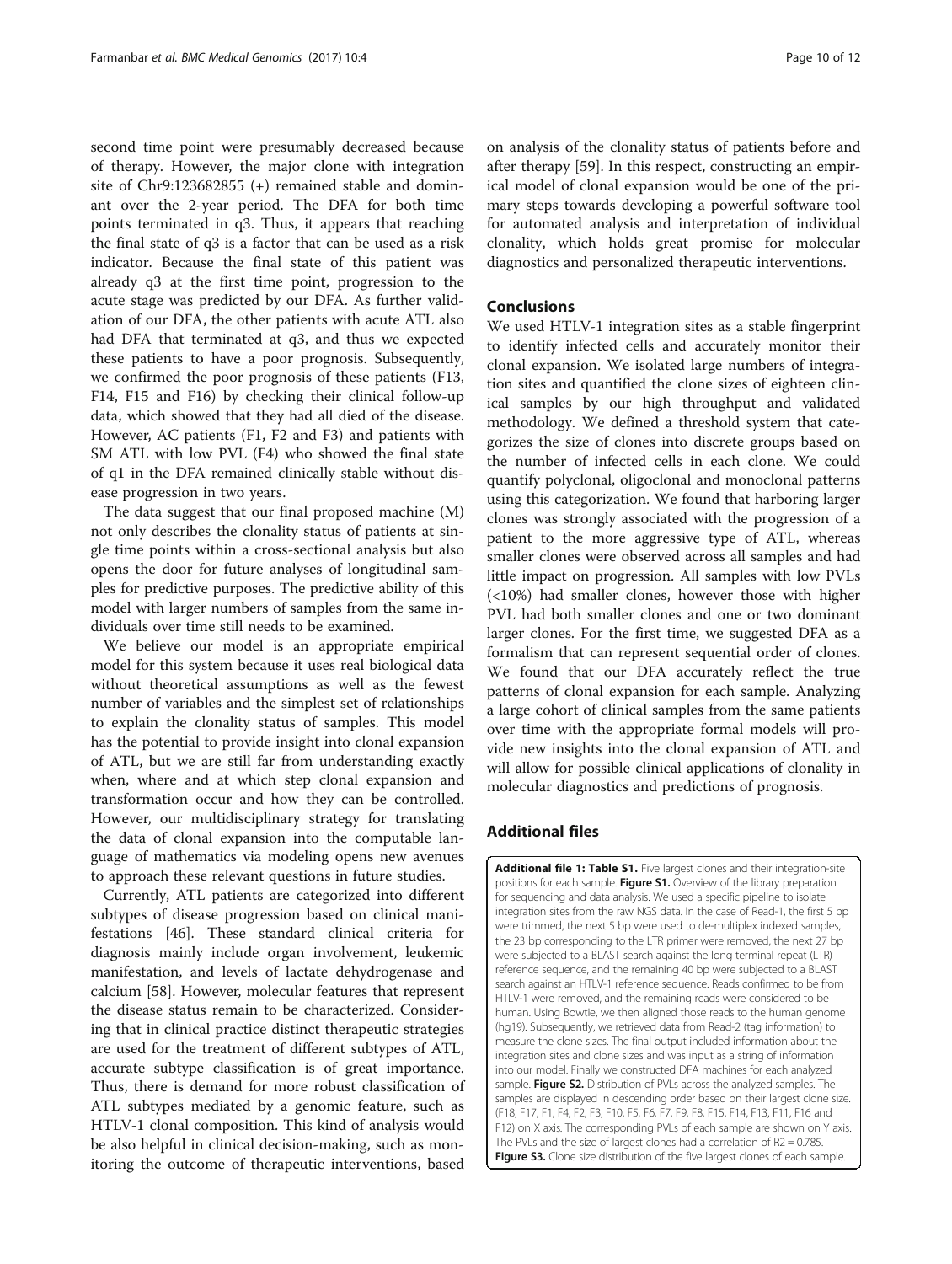<span id="page-10-0"></span>The samples are displayed in ascending order based on their largest clones. Three main patterns, polyclonal, oligoclonal and monoclonal, were observed and categorized. The polyclonal pattern is divided (blue dashed line) into samples with PVL  $\leq$  4% and PVL  $>$  4%. (PDF 386 kb)

#### Abbreviations

ATL: Adult T-cell leukemia; HTLV-1: Human T-cell leukemia virus type-1; PVL: Proviral load; AC: Asymptomatic carrier; SM: Smoldering; JSPFAD: Joint Study on Predisposing Factors of ATL Development; NGS: Next generation sequencing; DFA: Deterministic finite state automata

#### Acknowledgements

A. Farmanbar expresses deep respect and gratitude to the Otsuka Toshimi scholarship foundation for supporting his graduate studies. We thank JSPFAD for providing clinical samples; M. Nakashima and T. Akashi for maintenance of JSPFAD; T. Yamada and H. Farmanbar for their advices on in silico analysis and mathematics; Y. Suzuki, K. Abe, K. Imamura, T. Horiuchi, and M. Tosaka for sequencing technical support; and U. Firouzi for helps in design of figures. Computational analyses were provided by the supercomputer system of the Human Genome Center, the Institute of Medical Science, the University of Tokyo. We appreciate the technical assistance by Hideyuki Nishijima.

#### Funding

This work was supported by Japan Agency for Medical Research and Development (AMED) grant number of 16ck0106133h0103 and 16ck0106136h0103 to (TW), Ministry of Education, Culture, Sports, Science, and Technology grant number of 221S0001 and 26293226 to (TW); the Japanese Society for the Promotion of Science, DC1 grant number of 24.6916 to (SF).

#### Availability of data and materials

The datasets generated during the current study have been deposited in the Sequence Read Archive of NCBI with SRA study accession of SRP080123.

#### Authors' contributions

TW, KU, AF, and SF conceived the project. AF and SF designed and carried out the experiments and wrote the manuscript. AF and SF performed in silico data analysis and interpreted the data. SF performed the wet laboratory experiments. AF performed DFA modeling. SP and KN contributed to the in silico data analysis and interpretation. All authors assisted in drafting and critically revising the manuscript. TW supervised the study. All authors read and approved the final manuscript.

#### Competing interests

The authors declare that they have no competing interests.

#### Consent for publication

Not applicable.

#### Ethics approval and consent to participate

This project was approved by research ethics committee of the University of Tokyo (approval No.10–50 and No.14–155).

#### Author details

<sup>1</sup>Department of Computational Biology and Medical Sciences, Graduate School of Frontier Sciences, The University of Tokyo, Tokyo, Japan. 2 Laboratory of Functional Analysis in silico, Human Genome Center, Institute of Medical Science, The University of Tokyo, Tokyo, Japan. <sup>3</sup>Hematology/ Oncology, Research Hospital, Institute of Medical Sciences, The University of Tokyo, Tokyo, Japan. <sup>4</sup> Department of Advanced Medical Innovation, St. Marianna University School of Medicine, Kanagawa, Japan.

### Received: 30 October 2016 Accepted: 22 December 2016 Published online: 31 January 2017

### References

- 1. Nowell PC. The clonal evolution of tumor cell populations. Science. 1976;194(4260):23–8.
- 2. Crespi B, Summers K. Evolutionary biology of cancer. Trends Ecol Evol. 2005;20(10):545–52.
- 3. Merlo LMF, Pepper JW, Reid BJ, Maley CC. Cancer as an evolutionary and ecological process. Nat Rev Cancer. 2006;6(12):924–35.
- 4. Greaves M. Evolutionary determinants of cancer. Cancer Discov. 2015;5(8):806–20.
- 5. Greaves M. Cancer causation: the Darwinian downside of past success? Lancet Oncol. 2002;3(4):244–51.
- 6. Greaves M, Maley CC. Clonal evolution in cancer. Nature. 2012; 481(7381):306–13.
- 7. Sprouffske K, Merlo LM, Gerrish PJ, Maley CC, Sniegowski PD. Cancer in light of experimental evolution. Curr Biol. 2012;22(17):R762–771.
- 8. Firouzi S, Lopez Y, Suzuki Y, Nakai K, Sugano S, Yamochi T, Watanabe T. Development and validation of a new high-throughput method to investigate the clonality of HTLV-1-infected cells based on provirus integration sites. Genome Med. 2014;6(6):46.
- 9. Horne SD, Ye CJ, Abdallah BY, Liu G, Heng HHQ. Cancer genome evolution. Transl Cancer Res. 2015;4(3):303–13.
- 10. Sidow A, Spies N. Concepts in solid tumor evolution. Trends Genet. 2015;31(4):208–14.
- 11. Takatsuki K. Discovery of adult T-cell leukemia. Retrovirology. 2005;2:16.
- 12. Gallo RC. The discovery of the first human retrovirus: HTLV-1 and HTLV-2. Retrovirology. 2005;2:17.
- 13. Okamoto T, Ohno Y, Tsugane S, Watanabe S, Shimoyama M, Tajima K, Miwa M, Shimotohno K. Multi-step carcinogenesis model for adult T-cell leukemia. Jpn J Cancer Res. 1989;80(3):191–5.
- 14. Fujino T, Nagata Y. HTLV-I transmission from mother to child. J Reprod Immunol. 2000;47(2):197–206.
- 15. Tsukasaki K, Tobinai K. Biology and treatment of HTLV-1 associated T-cell lymphomas. Best Pract Res Clin Haematol. 2013;26(1):3–14.
- 16. Etoh K, Tamiya S, Yamaguchi K, Okayama A, Tsubouchi H, Ideta T, Mueller N, Takatsuki K, Matsuoka M. Persistent clonal proliferation of human Tlymphotropic virus type I-infected cells in vivo. Cancer Res. 1997;57(21):4862–7.
- 17. Ishitsuka K, Tamura K. Human T-cell leukaemia virus type I and adult T-cell leukaemia-lymphoma. Lancet Oncol. 2014;15(11):e517–526.
- 18. Iwanaga M, Watanabe T, Yamaguchi K. Adult T-cell leukemia: a review of epidemiological evidence. Front Microbiol. 2012;3:322.
- 19. Iwanaga M, Watanabe T, Utsunomiya A, Okayama A, Uchimaru K, Koh KR, Ogata M, Kikuchi H, Sagara Y, Uozumi K, et al. Human T-cell leukemia virus type I (HTLV-1) proviral load and disease progression in asymptomatic HTLV-1 carriers: a nationwide prospective study in Japan. Blood. 2010;116(8):1211–9.
- 20. Yoshida M, Seiki M, Yamaguchi K, Takatsuki K. Monoclonal integration of human T-cell leukemia provirus in all primary tumors of adult T-cell leukemia suggests causative role of human T-cell leukemia virus in the disease. Proc Natl Acad Sci U S A. 1984;81(8):2534–7.
- 21. Rodriguez-Brenes IA, Wodarz D. Preventing clonal evolutionary processes in cancer: Insights from mathematical models. Proc Natl Acad Sci U S A. 2015;112(29):8843–50.
- 22. Berry CC, Gillet NA, Melamed A, Gormley N, Bangham CRM, Bushman FD. Estimating abundances of retroviral insertion sites from DNA fragment length data. Bioinformatics. 2012;28(6):755–62.
- 23. Gillet NA, Malani N, Melamed A, Gormley N, Carter R, Bentley D, Berry C, Bushman FD, Taylor GP, Bangham CRM. The host genomic environment of the provirus determines the abundance of HTLV-1–infected T-cell clones. Blood. 2011;117(11):3113–22.
- 24. Kamihira S, Sugahara K, Tsuruda K, Minami S, Uemura A, Akamatsu N, Nagai H, Murata K, Hasegawa H, Hirakata Y, et al. Proviral status of HTLV-1 integrated into the host genomic DNA of adult T-cell leukemia cells. Clin Lab Haematol. 2005;27(4):235–41.
- 25. Cook LB, Rowan AG, Melamed A, Taylor GP, Bangham CR. HTLV-1-infected T cells contain a single integrated provirus in natural infection. Blood. 2012;120(17):3488–90.
- 26. Gammon K. Mathematical modelling: Forecasting cancer. Nature. 2012;491(7425):S66–67.
- 27. Segal E, Friedman N, Kaminski N, Regev A, Koller D. From signatures to models: understanding cancer using microarrays. Nat Genet. 2005;37:S38–45.
- 28. Altrock PM, Liu LL, Michor F. The mathematics of cancer: integrating quantitative models. Nat Rev Cancer. 2015;15(12):730–45.
- 29. Araujo RP, McElwain DL. A history of the study of solid tumour growth: the contribution of mathematical modelling. Bull Math Biol. 2004;66(5):1039–91.